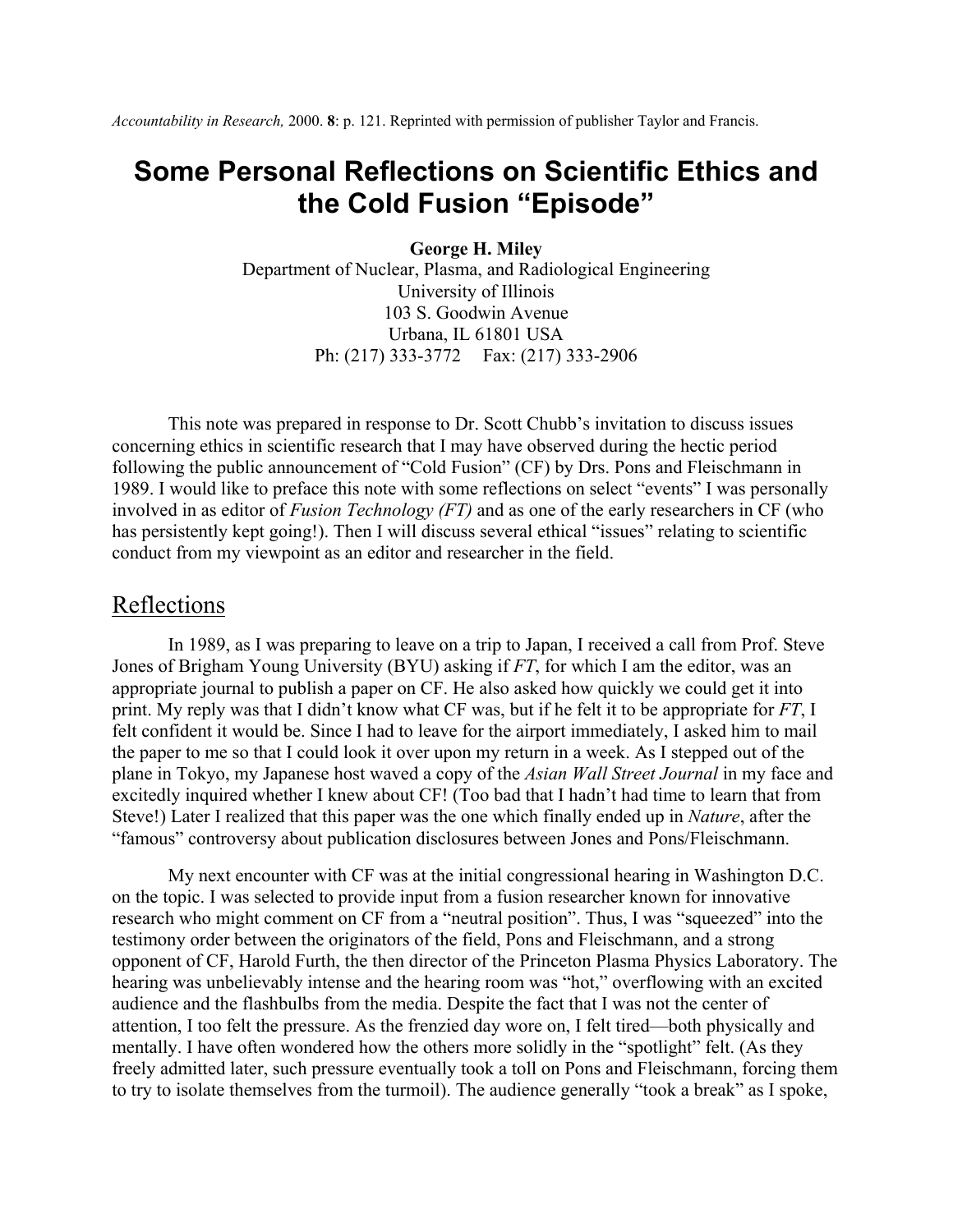but at one point my comments drew attention. In contradiction to statements by Pons and Fleischmann about how benign and safe CF was, I speculated that we did not yet know enough about the phenomena to predict future direction. Thus, I stated the possibility could not be ruled out that "a cell using D-T might be used as a neutron source or that a deuterium loaded cell might be a good source of tritium." After the hearing, a CIA agent caught me in the hall and warned that someone like myself with a "Q clearance" should not publicly air such sensitive speculation. As it turns out, my speculation had some validity. For example, several researchers such as Dr. Tom Claytor of Los Alamos National Laboratory (LANL) have reported conditions where tritium is a favored product. I have not yet heard about any D-T experiments however. Under other conditions, e.g. in my own research on thin-film electrodes, cells appear to operate almost radiation free. We still do not understand well the connect between the various CF reaction channels whereby radiation or tritium is sometimes enhanced and in other cases subdued.

While I have attended a number of scientific meetings over the years, my experiences at the various early CF meetings also stands out in my mind. An almost "carnival atmosphere" was created by the combination of reporters, entrepreneurs, garage inventors, curious on-lookers, politicians, financial brokers, and scientists at the initial LANL sponsored meeting in Santa Fe and at the first "International Conference on CF" (ICCF) series" in Salt Lake City. Discussions ranged the full spectrum from theoretical quantum electrodynamics to new nuclear particles, on to the price of palladium on the commodity market!

Then there was the "famous" NSF-EPRI meeting in Washington DC where the NSF ended up withdrawing "official" sponsorship at the last moment due to the swing in opinion against CF. Despite this controversy, Edward Teller attended this meeting in a wheel chair (due to a recent operation) and provided a guiding example of an open scientific mind by freely entering the discussion. Instead of ruling CF out due to lack of theoretical explanation, he suggested that a new particle, dubbed "meshuganon," would be needed (and might actually exist) to explain the observations reported by Pons and Fleischmann. Indeed, this still may be the case!

The executive board for the ICCF series, concerned about the "circus-like" atmosphere in these early meetings, decided to move the next meetings out of the US so that only the serious researchers with sufficient resources could attend. This was an attempt to reduce attendance by garage-type researchers, curious on-lookers, and reporters. However, it was only partly successful as the carnival-like influence slowly subsided.

ICCF meetings followed in Como, Italy; Hawaii, U.S.; Nagoya, Japan; Monaco; Hokkaido, Japan; and Vancouver, Canada. Many CF researchers complained, as expected, that they did not have the resources to attend. Still, despite the reduced attendance, these meetings had the potential for strong external impact. For example, when Yamaguchi (NITT) announced his famous experiment correlating heat and He-4 at the Nagoya ICCF meeting, the price for NITT stock, one of the largest stock-held companies in the world, jumped several points, representing billions of dollars! This price gain slowly and quietly vanished in the following months as Yamaguchi's experiment came into question, a phenomenon that has occurred all too often in this unpredictable field.

Looking back, the CF field has caused grief for many key persons who became "too" strongly involved. Pons and Fleischmann left the US for France (not a bad "exile" though,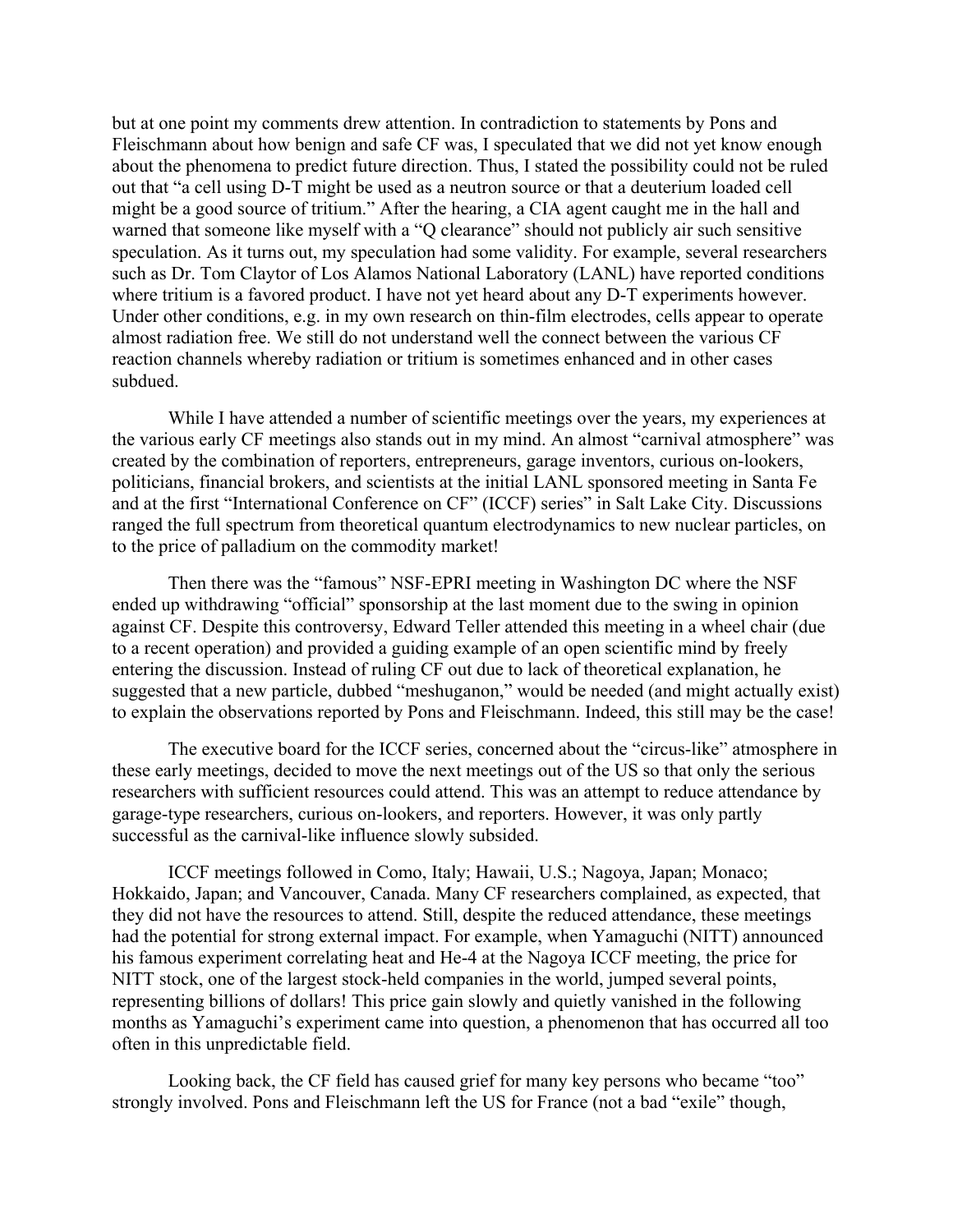considering the impressive laboratory and surroundings there). The President of the University of Utah was forced to resign as a result of issues raised about CF funding procedures. A graduate student at Texas A&M was "side-tracked" in his thesis work due to (unfounded) accusations of "spiking" samples with tritium published (without substantiation) in *Science* magazine. John Bockris at Texas A&M, was bombarded with University-appointed investigating committees and, as a "crowning blow" was forced off-campus with the second International Meeting on Low Energy Nuclear Reactions that he hosted. Gene Mallove found it necessary to step down from his scientific information post at MIT following publication of his book, *Fire from Ice*. Peter Hagelstein faced a hostile promotion committee at MIT after his early theoretical work on CF; Terry Bishop, science reporter for the WSJ was sidelined because of his strong coverage of CF. The list could go on. Why should such intense controversy and drastic personal repercussions develop over a scientific field?

Certainly the unconventional manner in which Pons and Fleischmann introduced CF by announcing it to the press initiated the controversy which eventually polarized the field into camps of "believers" and "non-believers". The fundamental reason behind this emotional approach to CF was, in my view, the tremendous impact that CF, if proven true, could have. Consequently, the vast amount of money and the prestige at stake brought out the "best" and the "worst" in people.

More could be written about personal "reflections," but let me now turn to scientific ethics and publication issues. As editor of three scientific journals, *Fusion Technology (FT), Laser and Particle Beams,* and *Journal of Plasma Physics*, I feel especially well qualified to comment on publication issues. Due to my editorial decision to accept CF papers for review, in contrast to other prominent scientific journals in the U.S. (and elsewhere), a number of articles on CF research have been published in *FT*. This forced me into the forefront of the controversy about CF publication policy.

# Publication Policies and Related Issues

The early view in 1989 was that CF represented a forefront of basic fusion science and technology. Thus I felt that CF was most appropriate subject matter for *FT*, a journal that till then exclusively covered 'hot' fusion. The early work was quite varied relative to scientific content so papers could vary tremendously in quality. However, since papers in *FT* undergo rigorous peer review, I had little concern about poor papers slipping through—I was confident the review process would filter out any "problem papers". It seemed fundamental to me that the primary object of a scientific journal is to enable communication of fundamental science in an area that it covers. So, for these reasons, initially, I actively encouraged potential authors of CF papers to submit papers, distributing information about *FT* at the early CF meetings. Soon scientific sentiment turned against CF, and editors of *Nature* and the APS Physics journals quickly took the stance that CF did not have a "scientific" base. Thus, they would not even send papers on the topic out for review, shutting the door for any CF papers in these key journals. Despite that example, I stuck with the original decision that papers passing review should appear in *FT*. As a result, by default, *FT* virtually "cornered" the market for CF papers! A backlash quickly followed, with "hot fusion" members of the *FT* editorial advisory board and some readers vocally questioning my decision. Some declared these papers would "destroy" the journal. At that time, I strongly reiterated (and continue to do so) that the purpose of a journal is to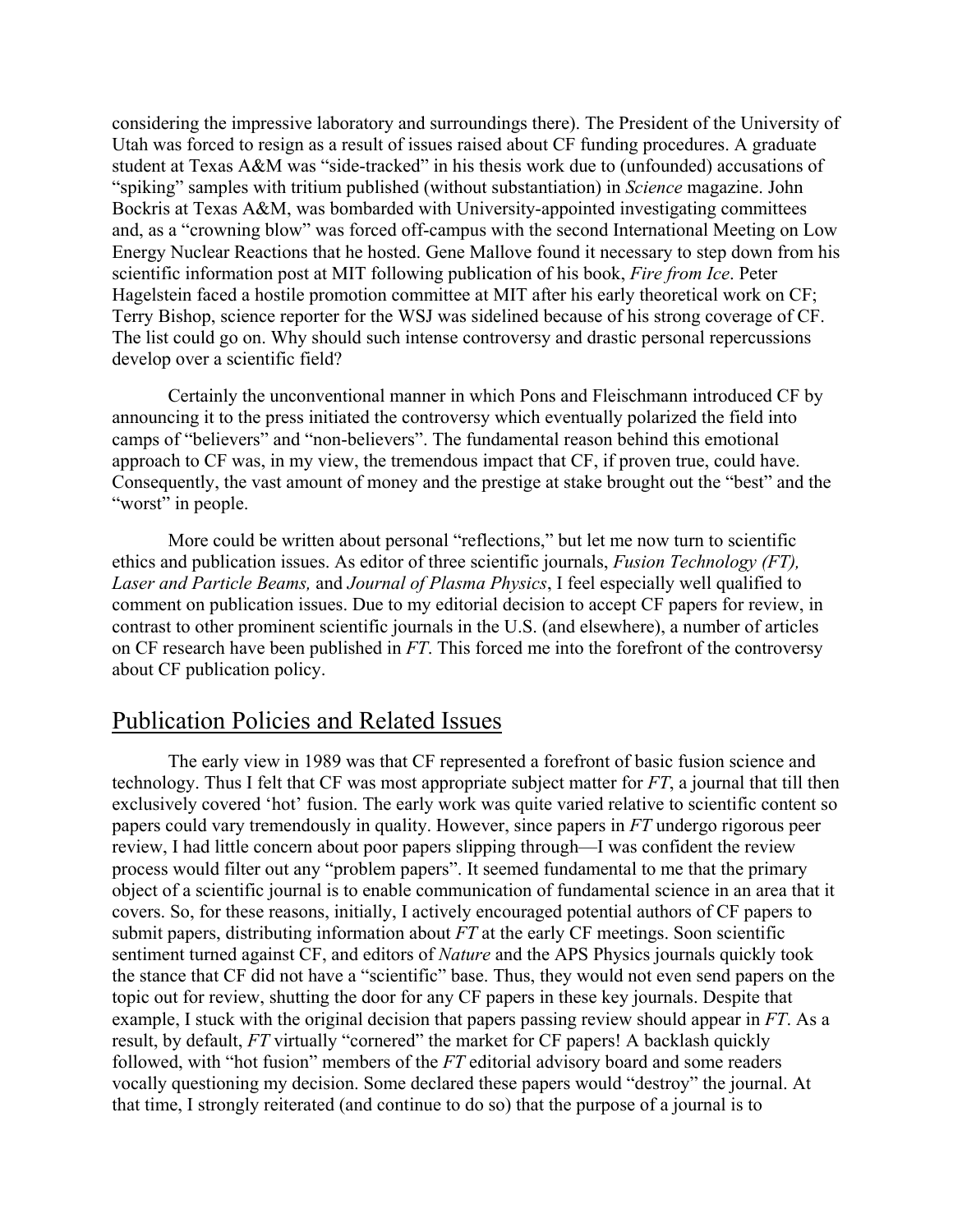communicate basic science and technology so that papers which can pass review should be published as long as the topic is consistent with journal coverage. I emphasized that I did not feel that I had the right as editor to arbitrarily turn papers away because they were from a "questionable" field. Critics countered that the field was so new and ill defined that reviewers had no basis for decisions and were letting unfounded speculative papers through. Others were more radical, claiming that the original Pons and Fleischmann paper had been shown wrong, hence any other articles on the subject should be rejected outright. Yet a few others claimed that I was using reviewers from the CF community who were obviously biased and let "garbage" through. I countered these comments saying reviewers were selected who had solid scientific credentials, and they were instructed to insure scientific accuracy in the papers. However, I supported the stance of some reviewers that due to the "newness" of the field, "conceptual" studies meeting this standard (i.e. were not flawed in a known or provable scientific way) could be accepted. I also explained that reviewers from the nuclear physics community were used to reviewing those papers concentrating on nuclear phenomena, from the chemistry community for papers where electrolytic phenomena were important and from the materials science community where solid-state aspects was stressed.

As this heated debate continued, I eventually, though reluctantly, agreed that a third referee from "hot fusion" should be added to all CF paper reviews to avoid any possibility of excess enthusiasm (bias) from the small CF community frequently involved in reviews. A further concession was that CF papers should deal with topics directly related to nuclear phenomena, not "extraneous" topics like electrochemistry or pure calorimetry (despite the fact that these represent the "technology" aspects of the field). This is *FT*'s current position (This could change in 2001, however, since just after this article was drafted, I announced my retirement as editor in 1/2001 after 20 years in that position). I would note there is a continual small but significant flow of CF papers being published in CF. The rejection rate remains noticeably higher than that for hot fusion, possibly due to the extra reviewers variable quality of research done in a field like CF that is out of the mainstream scientific community.

Another criticism of my editorial policy on CF has been that since I have done research on the topic, I must be biased in favor of it. It's true that I have had papers in most ICCF meetings, starting from the original LANL meeting in Santa Fe. This criticism, in my view, amounts to a double standard. My initial selection as *FT's* editor, and the other two journals, was based on my recognized research on fusion, lasers, and plasma physics. This track record was assumed to provide me with better insight into the technical content of the papers, and allow me to select top reviewers. In universities, teaching and research are well recognized as reinforcing each other. The same is certainly true for editing and research. Why wouldn't the same be true for CF? Again, this ethical issue is left to the reader to consider, namely, do we want general managers as journal editors or, do we want experts from the field, despite possible conflicts of interest?

In conclusion, the issue of whether my *FT* position, as opposed to *Nature*'s closed-door policy, is proper for a scientific journal must be left to the reader. The question to be answered, in my opinion, is which policy will advance science best in the long run? To rephrase the question, we might ask if the publications in *FT* have communicated new scientific information or have they mislead readers? Have the editors who refused to send CF papers out for review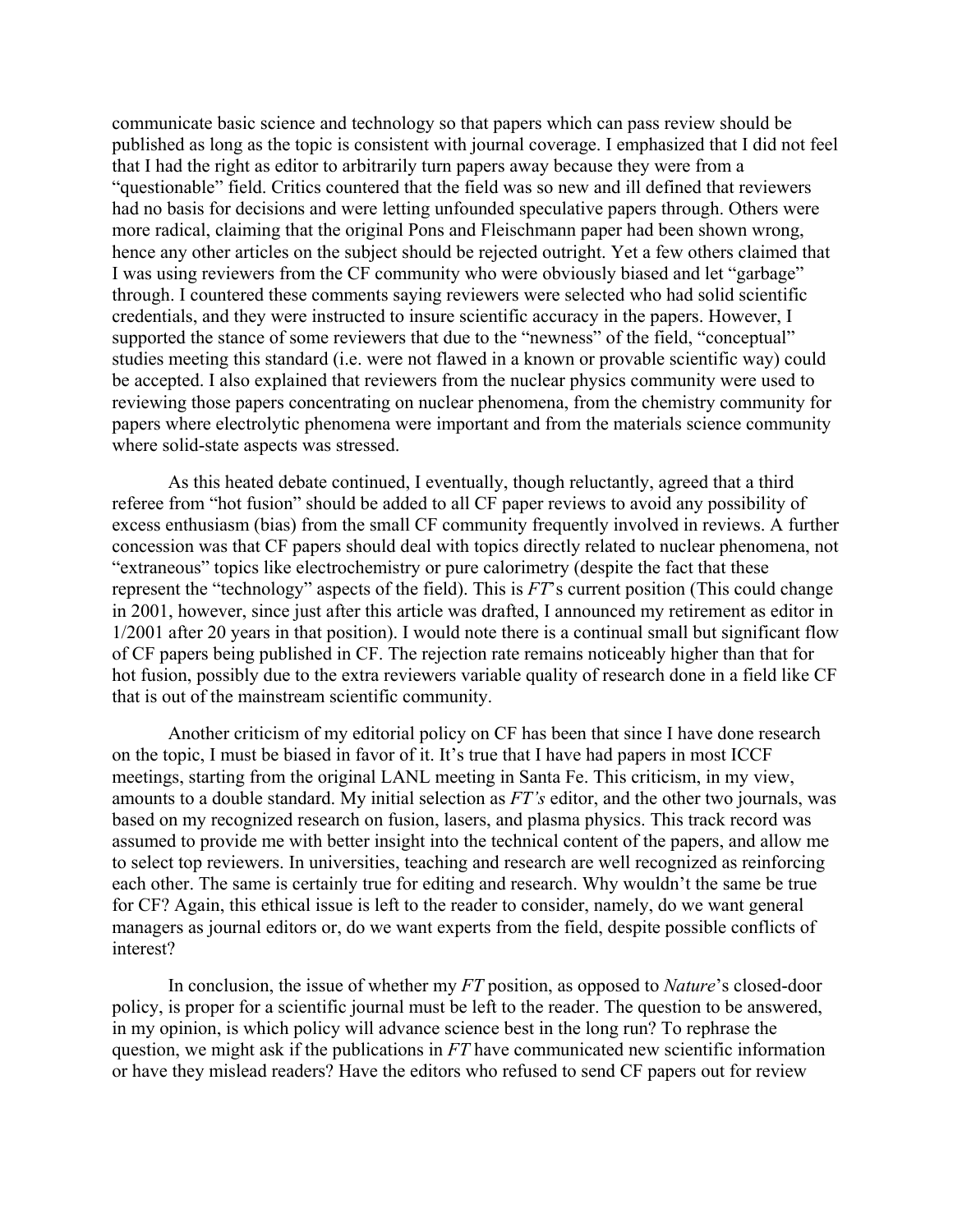protected the scientific community from being confused by "garbage" papers or have they missed the opportunity to provide an outlet for important scientific data?

## Bulletin Boards and New Journals

In some people's view, CF research went "underground," following the Pons-Fleischmann backlash, totally vanishing from well-known government and industrial laboratories. However, since experiments could be done cheaply in a basement laboratory, a number of individual inventors jumped into this fledgling science. Others with an interest in science, but with full time jobs in other fields, closely followed CF research and interacted via the growing interchanges on the World Wide Web. Due to the rapid growth and popularity of the Internet and inexpensive computer publishing techniques, this new "community" was drawn together by the development of bulletin boards such as *Vortex* and *Sci.Physics.Fusion*. This effort was supplemented by numerous individuals and company web sites like BlackLight Power, CETI, INES, etc., and through individual e-mail distributions using extensive address lists. Also, the rapid emergence of newsletters like *Fusion Facts* and new "unreviewed" (or "semi-reviewed") journals such as *Infinite Energy, Journal of New Energy*, and *The Cold Fusion Times* provided alternative communications channels that pulled this "underground" CF community closer together.

These avenues substituted fairly well for the "blocked" traditional journals in terms of communication among researchers in CF. However, such publications lacked the prestige offered by peer reviewed journals, hence failed to gain notice outside the small CF community. The wide mixture of quality of the papers in such publications further hampered these journals/web sites from gaining the attention of the mainstream scientific community. Still a major benefit of these new publications was that this open and fast interchange of ideas provided important information and a feeling of "community." At the same time, there were significant problems. Without any control, some participants went overboard, personally insulting other workers in open ("public") postings rather than discussing scientific issues. Such actions have caused a number of serious researches to turn away. Other web users unfairly monopolize the space by sheer volume of verbiage. Gossip mills abound since there are no checks and balances to help regulate postings. Still, due to the lively interchanges that developed, some have claimed that this type of communication negates the need for peer reviewed journals. I certainly question that. The aforementioned problems ultimately reduce many of the discussions and critiques to superficial interchanges representative of a "debating society". While traditional peer review procedures can (and do) sometimes error, this time honored and tested technique has been found to work in terms of furthering basic knowledge in science. While, like our system of democracy, there may be a better approach, we have yet to find it.

In summary, the network of web sites, newsletters, etc. set up for CF represents one of the early examples of how this new type of scientific communication affects a scientific community. Such communications are clearly destined to play an enhanced role in scientific fields in the future, but the pressing issue is whether they will have a positive or a negative impact on progress. The jury is still out on its effectiveness, however. In view of the lack of restraint by some participants, I personally worry about where this new media is headed for. Much will depend on the etiquette and restraints that are exhibited by present practitioners, since this will set the tone for the future.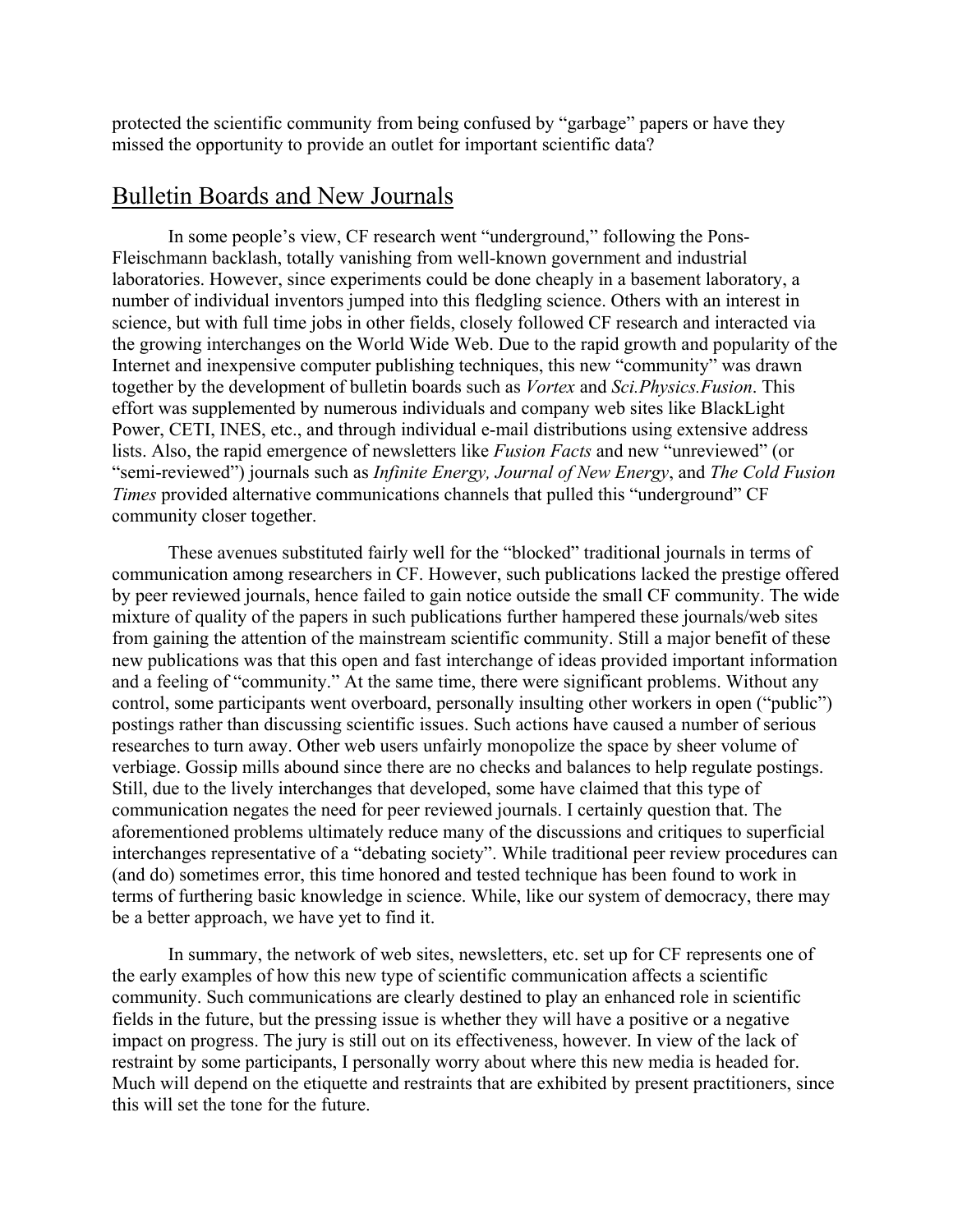## Experiences with Web Interchanges

Shortly after presenting startling (and controversial) new results on possible nuclear transmutations in thin films undergoing electrolysis at the 1996 Texas A&M meeting on Low Energy Nuclear Reactions, I found myself the center of attention in the Web discussions. I was soon overwhelmed with the postings, which were not confined to questions, and criticisms, but also included a generous dose of "irrational" praise and insults. I tried to selectively sort out and analyze concrete issues posed in these various postings. However, this required time before I could fully respond. Consequently, in the meantime others sometimes took it on themselves to respond "on my behalf," sometimes brilliantly, sometimes in an off-base fashion. In the midst of these pointed interchanges, several lengthy critiques were posted that included a bizarre mixture of technique issues and personal attacks. Rather than enter a non-productive "name calling" contest, I deliberately ignored those postings. Later I came to realize that some others felt my lack of response meant I conceded. This situation poses a serious dilemma for researchers in a field where e-mail/web insults become a norm for some participants. Looking back over this, I still favor the approach of trying to avoid 'shouting matches' which frequently solve nothing scientifically, while generating bad feelings on all sides.

Several other self-appointed critics sent "critiques" of my work out by e-mail to long lists of people without raising the issues with me first. Such critiques have also come to me in a "spam" fashion. The validity is uncertain, and the temptation is to trash them. Still, even if one only looks at the titles, I suspect they can have a subconscious influence on attitudes towards a subject or research. In any case, this e-mail procedure has a definite negative effect. Some issues raised were simply misunderstandings that could easily be cleared up through prior discussion. While these points may be explained in follow-up e-mails, readers are already focused on the initial erroneous interpretation, causing misconceptions to linger on. With a "critique" posted in this way, without an adjoining response, the experimenter is in a sense judged "guilty" without a "trial". The response, even if provided quickly, faces a built-in bias formed by this "first impression." We are all well aware of this psychology from experience with the newspapers and magazines. Readers typically remember the first news release printed, even if it is retracted later. Indeed, my policy as a journal editor is to send copies of "letters to the editor" to persons cited in them, asking if they wish to provide a response that can be printed *along with* the original letter. Many on the e-mail circuit don't understand the importance of this courtesy.

Along these lines, I was shocked to find that one of the new CF newsletter-like journals reproduced, in full, my paper from the Texas A & M meeting which was published as part of the meeting proceedings in the *Journal of New Energy.* This was clearly a violation of copyright, but the issue was not pursued. Along with the article, a critique taken from a bulletin board, containing many misleading comments was also printed. The editor had never contacted me about the article or the critique!

Recently another of these types of "journals" ran a long article describing "results and conclusions" from a "second independent verification" I did for a small company. In fact, I had not finished my review and had not reached a conclusion about these experiments. Further, the company had agreed not to release any information about my study without prior approval. But, I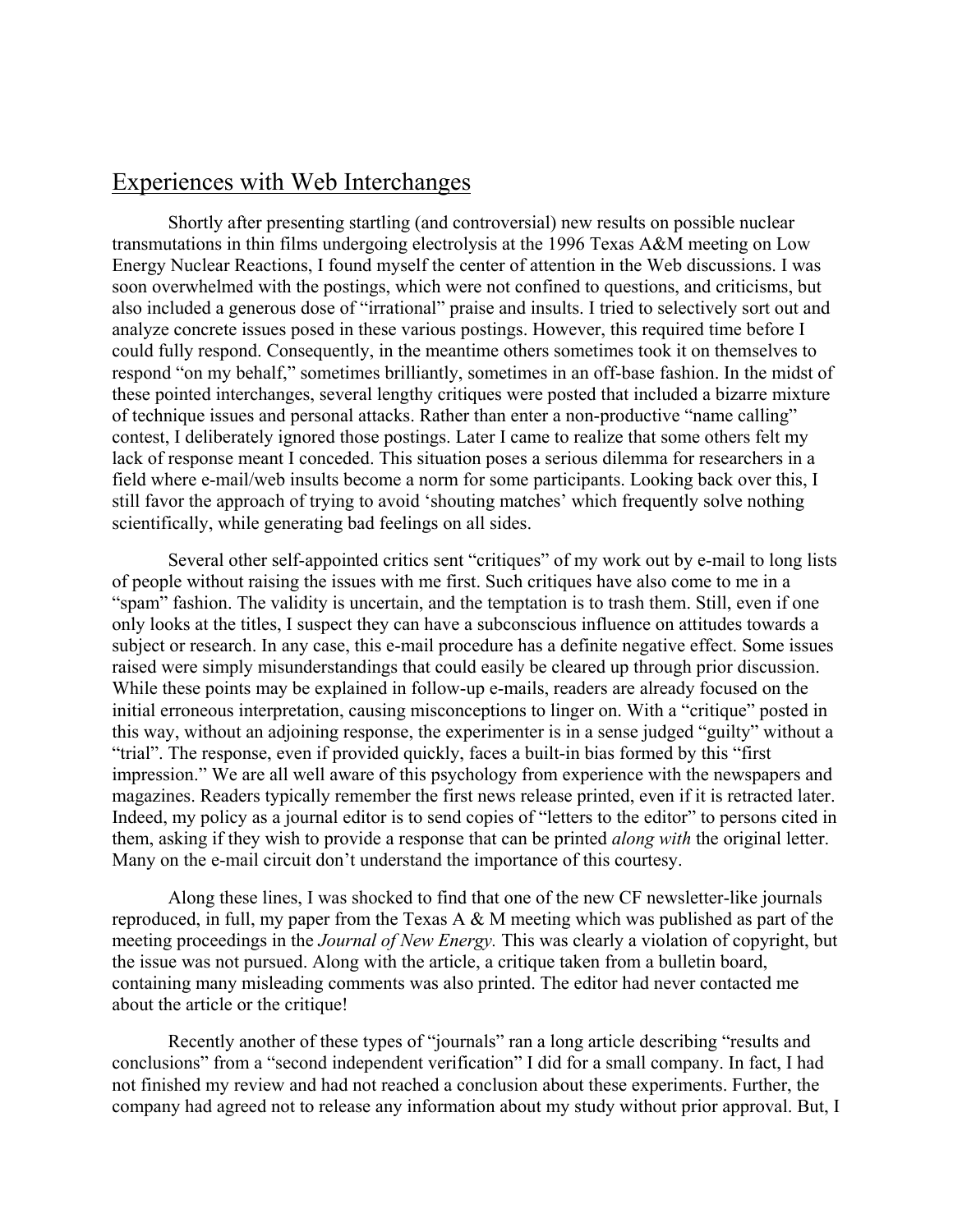was never contacted by the editor or by the writer who prepared the article to confirm its content. The possibility of a lawsuit passed through my mind, but I instead complained loudly to those involved. Interestingly, they didn't seem to be too concerned about my complaint, again illustrating the confused ethics that has developed in these new type journals.

Clearly, repeated irresponsible actions like these can offset the "value added" of this new avenue for fast, low cost communications. What can be done about this type of unprofessional journalism? The editors should be asked to consider attending workshops on professional ethics in journalism (if there are not such workshops, the news media and journals should develop a series). Alternately, researchers could simply stop using such web sites and journals. However, that is, no doubt, unlikely to happen, just as attempts to control the paparazzi by asking people not to purchase distorted tabloids have met with little success.

#### Communication Speed vs. Peer Review

Even in the brief time since the original CF announcement, scientific communications have changed drastically due to explosive increase in use of the web. The original Pons and Fleischmann "draft" paper was leaked to the world by fax without their knowledge or consent. Soon after their TV announcement, I received a copy, which had been reproduced so many times it was virtually unintelligible. If this fax proliferation didn't make the Guinness Book of World Records, it should have. A similar circumstance released my transmutation paper prematurely in 1998. My talk on nuclear transmutations was "leaked" via bulletin boards and Web sites based on a few preprints I distributed at the 1998, Texas A & M meeting, despite their being marked "draft, not for distribution." However, the consequences of this leak were quite different from the unauthorized faxing of the Pons and Fleischmann paper. The subsequent rapid exchange of information afforded by the web lead quickly to critiques, and comments on my work as noted earlier. In the Pons and Fleischmann case, general evaluation only slowly followed, e.g. via analysis at MIT of a video taping of sections of the TV coverage and the eventual outflow of data from attempts at other laboratories to duplicate the experiment. Had more rapid electronic communications been available, some of the confusion surrounding the Pons and Fleischmann announcement might have been avoided. Persons trying to duplicate the experiment could have better access to information about procedures and could have interacted more easily with the experimentalists themselves.

Clearly the web bulletin boards fill a very important role for rapid scientific exchanges. However, this is best used in a concurrent flow of papers through peer-reviewed journals. The review process is time consuming, but it serves to sort out and distill the fundamental results, providing for a more calmed deliberate interchange that ultimately enhances scientific progress in the field. The unfortunate refusal of editors to receive CF papers disrupted the normal system, and left the bulletin board crowd in charge. Without a counter-balance for peer review (except for *FT* which could not handle this volume and variety of topics involved), CF was left in a confused state. It is difficult, if not impossible, to sort through the bulletin board materials to focus on real issues. Now that bulletin boards of this type have spread widely, we can expect an even more explosive and disastrous episode if a situation like the CF news announcement occurs again. The best defense against reoccurrence of a CF-type episode in the future is for the major journals to assume their rightful role of an "open door" for papers passing peer review.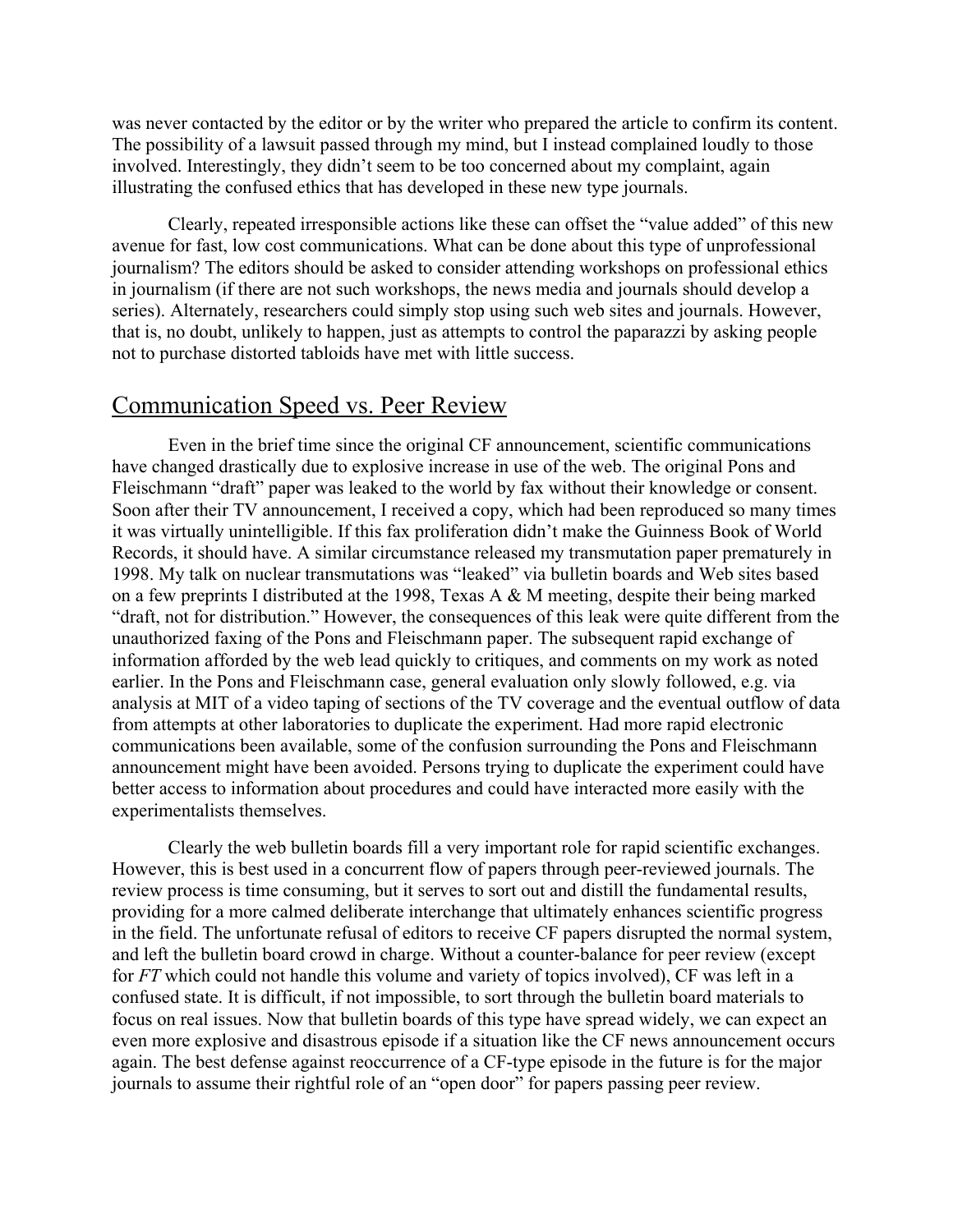## Scientific Integrity and Openness

Integrity in science has been a "hot issue" throughout the saga of CF. This issue has sometimes been confused with the problem of "openness" of discussion. The latter, which has been seriously hampered by the dominance of various companies and entrepreneurs in CF who hope to gain advantage through patents and proprietary information. Integrity and openness are, in fact, entirely different issues. Integrity must be maintained at all costs; openness is highly desirable, but is not always possible. In order to succeed, companies must often protect their base intellectual property.

This point was emphatically brought home to me when Martin Fleischmann stated during a coffee break discussion at the Monaco ICCF meeting, that ICCF meetings were becoming "too academic." The "real" developments, he continued, were not being discussed in the meeting, but in company conference rooms. Why did this situation become so pronounced in the field of CF? The situation largely stems from the fact that government-funding agencies (especially in the US) refuse to receive CF research proposals on the basis that the phenomena "doesn't exist". Thus, I recall an Air Force Research Board Review I attended some years ago, where the directors for the Air Force and Navy offices of basic research were asked to cite their "major achievements for the year". "Stopping wasteful funding on CF" was at the top of the list for both! Thus, small companies and individuals end up, by default being the main funding source for CF. As a result, they in turn, rightly feel that their investment is entitled to protection via patents and secrecy. Normally, in other fields, government funded research provides a balance of funding that leads to a flow of open publications covering the basic science underlying the field, while the practical technology funded by companies remains proprietary. In CF, "open" science only comes from a very few academics or others who can undertake research without "strings" attached. A majority of the work is more guarded. This abnormal imbalance gives observers a very distorted impression of CF research and also stifles interchanges between researchers in the field.

Let us now turn to issues of scientific integrity. Integrity, in the sense of avoiding fraud, has been an all too frequent topic of discussion in the CF field. Some even accused Pons and Fleischmann of fraud, or of purposely misleading others trying to replicate their results. To my knowledge, there is absolutely no truth to these innuendoes. As Pons and Fleischmann stated early on, and history has verified, their experiments were not reproducible due to unidentified factors in the materials science of the electrodes. Generally, when an electrode "worked," all from that batch of Pd did so, and conversely if it did not work, none did. (This problem is now generally thought to be associated with microcracking that occurs in some electrode materials during the expansion and stresses caused by loading. Thus, in my own research I have tried to avoid this problem by the use of thin sputtered films for the electrodes. These films have more elasticity so that the tendency to crack during loading is reduced.) While Pons/Fleischmann explained this problem at various meetings, many refused to accept their explanation, claiming something was being withheld. As time passed, it became clear that Pons/Fleischmann had indeed provided all of the factual information known about the electrode problem. However, they were significantly hampered in "openness" in some aspects of the research by overzealous sponsors requesting tight reigns on intellectual property, a situation that remains all too common in the company-dominated field of CF.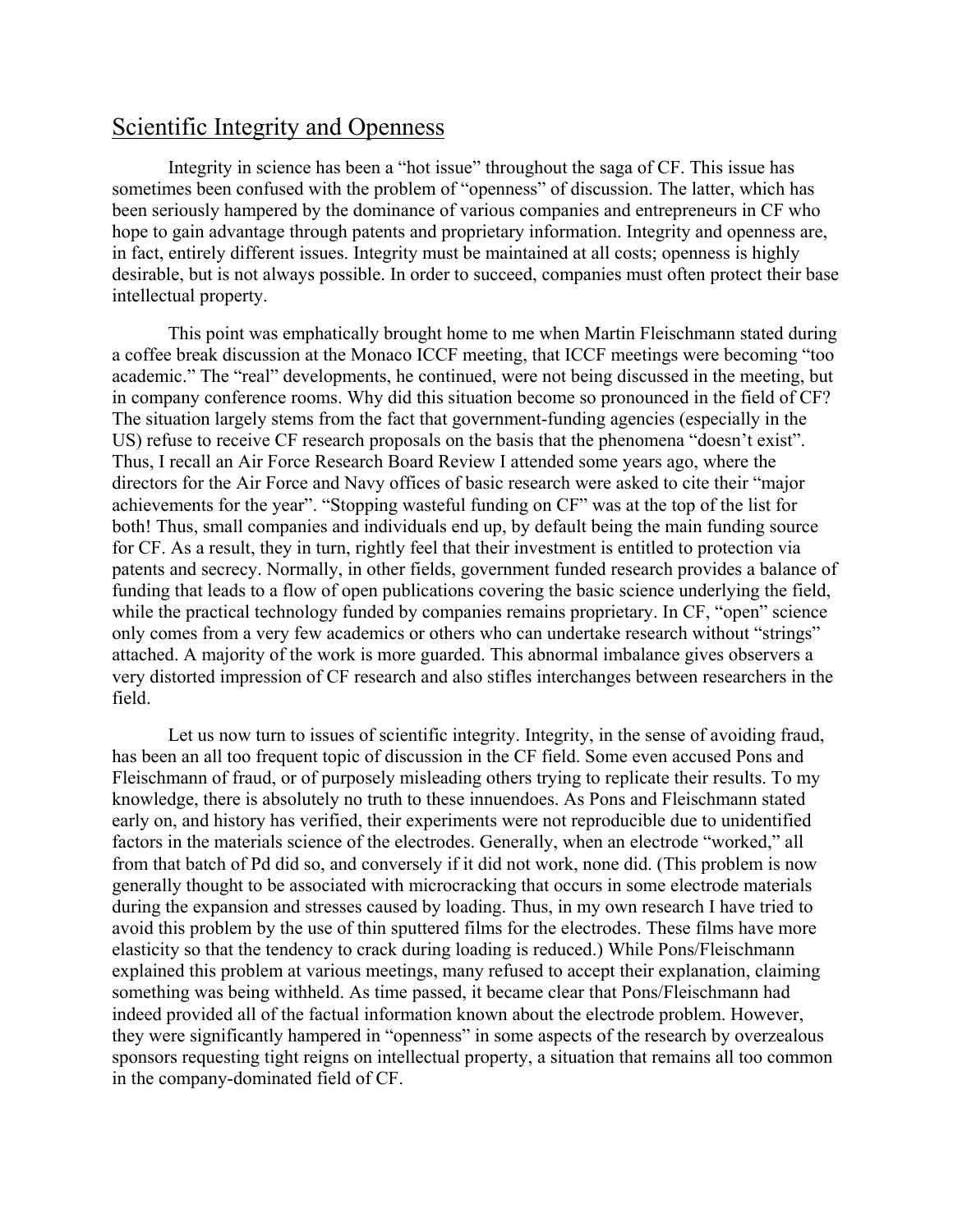Others have somehow tried to associate fraud with the initial introduction of CF via a public news announcement. That view is that the news announcement was purposely distorted for personal gain. To my knowledge, that is simply not true- The information provided was a factual presentation of the data as these researches saw it at the time. However, the news release approach is a most serious break from traditional behavior in any scientific field. In retrospect, it must be noted that the pressures on Pons/Fleischmann at that time were tremendous. Indeed, I would suspect that others who have been so vocally critical of them may have turned to this route if they were placed in a similar situation. Still, the disclosure of scientific results via new releases is certainly to be avoided if at all humanly possible. Such actions are certain to create a "backlash" in the community that interferes with (or may even stop) the scientific search for truth. Everything from the scientific community's evaluation of the basic science to funding for the field can become grossly distorted by the emotions set in force. Indeed, in the case of CF, the resulting "backlash" soon isolated the field from the mainstream scientific community.

### Scientific Community Reactions

The "backlash" associated with premature press releases is one of the key "lessons learned" from the CF episode. Yet, human nature is such that things of this type have a way of repeating themselves, as memories grow dim. In fact, circumstances tempting scientists to follow a similar route will surely occur more frequently as science progresses in modern capitalist society. Thus, the best defense may be to ask the question: how should the scientific community react if such releases do occur?

In the CF case, the immediate response was, unfortunately, that many other scientists, both enthusiasts and critics, mirrored Pons and Fleischmann's actions, racing to premature news releases of their own results or views. In retrospect, it is amazing how many groups reported neutron measurements that were later found to be flawed due to noise pick-up from arcs in nearby electric circuits, changes in the temperature of neutron detectors, etc. Yet other groups did unrealistically short experiments, ignoring the need for a lengthy time period for loading the thick electrodes, and to pronounce that they had found nothing, so P/F were "wrong". In such a news-dominated atmosphere, persons in the field become severely tempted to go for a headline at all costs. In the case of CF, this tumult of confusion caused research managers, funding officers, journal editors and others to jump to premature decisions and ultimately cut CF researchers off from the mainstream scientific community.

Had the response by other scientists been more constrained—had others in and near the scientific community held to the norms expected of Pons and Fleischmann—the repercussions of the news announcement would not have been so disruptive of the scientific process. As to who is "guilty"—Pons and Fleischmann may have initiated the problem, but clearly many others surrounding the CF community share the guilt by premature reactions and unreasoned responses. The need for all involved to avoid "shooting from the hip" in future episodes of this type is perhaps the most important "lesson learned" from CF.